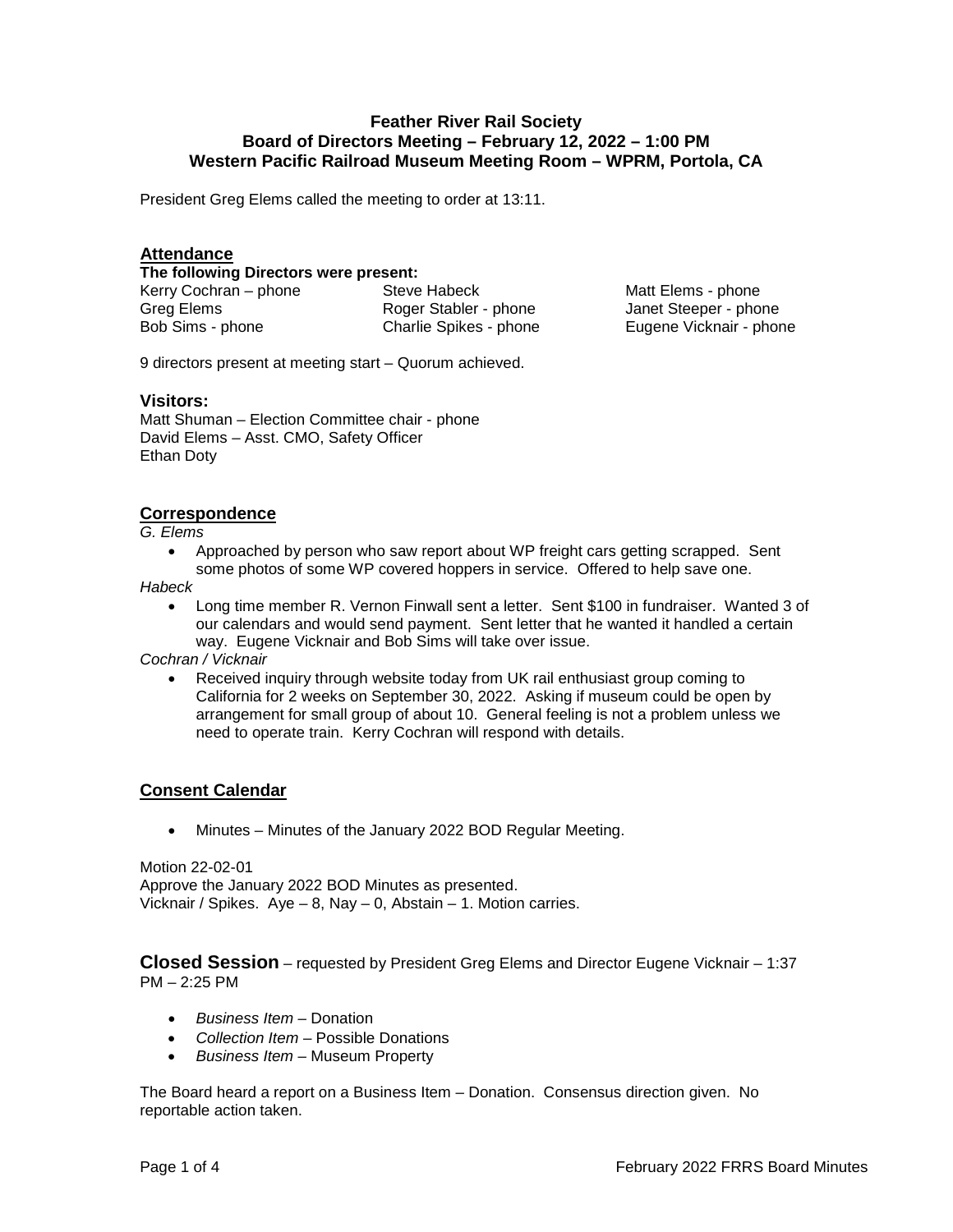The Board heard a report on a Collection Item – Possible Donations. Consensus direction given. No reportable action taken.

The Board heard a report on a Business Item – Museum Property. Consensus direction given. No reportable action taken.

# **Old Business**

#### **1. Review and Revise 2022 Budget (Vicknair / Hansen)**

Review updates and changes to the 2022 FRRS Budget. Discussion. Possible Action.

- Outlined changes to income and needs for mechanical expenses.
- Received \$9,200 from Shuttered Venue Grant. Added to income side.
- Discussion about mechanical needs.
- Discussion about lube oil costs.
- Set lube oil at \$15,000 and fuel at \$11,000 on expense side.
- Review again next month.

Motion 22-02-02 Approve the revised 2022 budget as amended. Vicknair / Spikes. Aye – 9, Nay – 0, Abstain – 1. Motion carries.

#### **New Business**

#### **1. Discounts for Visiting Museum Members (Vicknair)**

Clarify policy on discounts / admission for member of other museums. Discussion. Possible Action.

- Written report provided.
- Steve Habeck discussed how we get letter from NRHS and other groups asking about discounts.
- Discussion about limiting to railroad museums. Possible limiting to transportation museums?
- Discussion about amount of percentage off. Current admission is \$10 and \$25 for family.
- 20% discount.
- Eugene will revise report and get to Kerry for policy creation. Vote next meeting.
- Put on March agenda.

## **Good of the Order**

#### **President's Report**

• *Written reports provided.*

## **Financial Reports**

- *Written reports provided.*
- Discussion about transactions.
- Income looking good compared to 2021.

## **Director's Reports**

• *Habeck* – written report provided.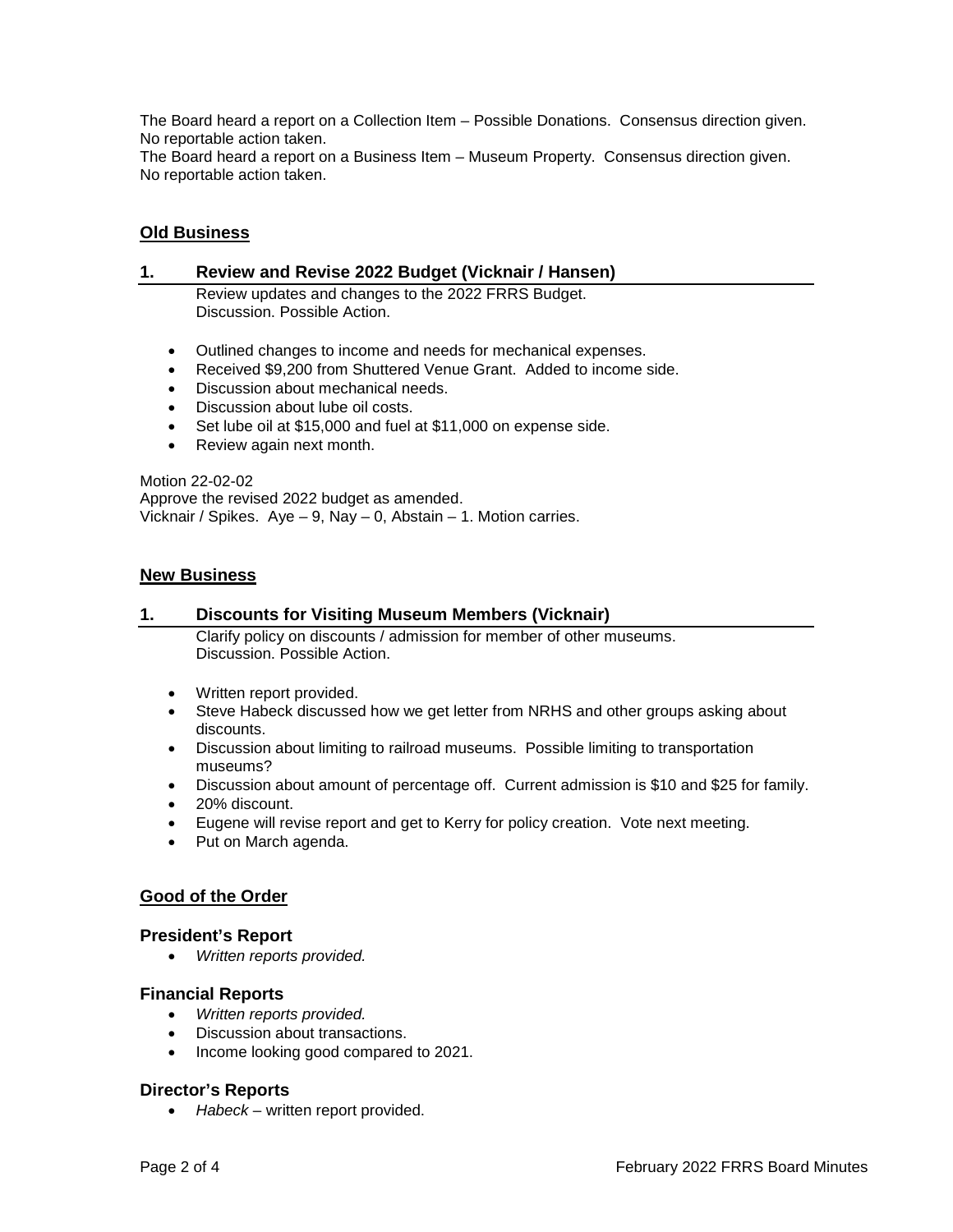- o Snow melt flooding north side of building.
- o Comments that we need to address this.
- o Need to look at heater in Archives car.
- o Need to get heater in Lounge car fixed.
- *Vicknair* written report provided.

#### **Event Reports**

- 2022 Western Pacific Convention
	- o Eugene Vicknair setting up Thursday mixer at The Depot, call on Monday
	- o Going to send special mailer for convention Monday
	- o Greg Elems signed Amador Bus Contract
	- o V&T Excursion very popular
	- o Bob Sims following up with emails with those who register

## **Department Reports**

- *General Superintendent* written report provided.
- *Historical / Archives* written report provided.
- *Train Sheet* written report provided.
- o Discussion about content for next Train Sheet
- *Webmaster* written report provided.
- *Headlight* written report provided.
- *Funding*  written report provided.
	- o Discussion about replacing roll up doors on east end
	- o Consensus direction to go with passenger cars for grant
- *Mechanical*
	- o Need oil for WP GP20 2001
	- o Discussion of issues with Big White forklift
- *Facilities* verbal report given.

## **Committee Reports**

- *Election* written report provided.
	- o White Ballot notification postcards have gone out.
	- o Discussion about future changes to white ballot notification process.

Kerry Cochran, Matt Shuman and Roger Stabler left meeting – 4:18 PM

## **Legal / Insurance Report**

• Paid Liability Insurance completely for 2022

#### **Status of Surplus Property Report**

none

## **Safety Committee**

• Snow stopped. Ice dams around the museum. Getting around dock and from handicapped parking is hazardous. Lots of ice falling off roofs. Lots of mud, puddles and ice.

#### **Public Comments**

none

#### **Notices**

none